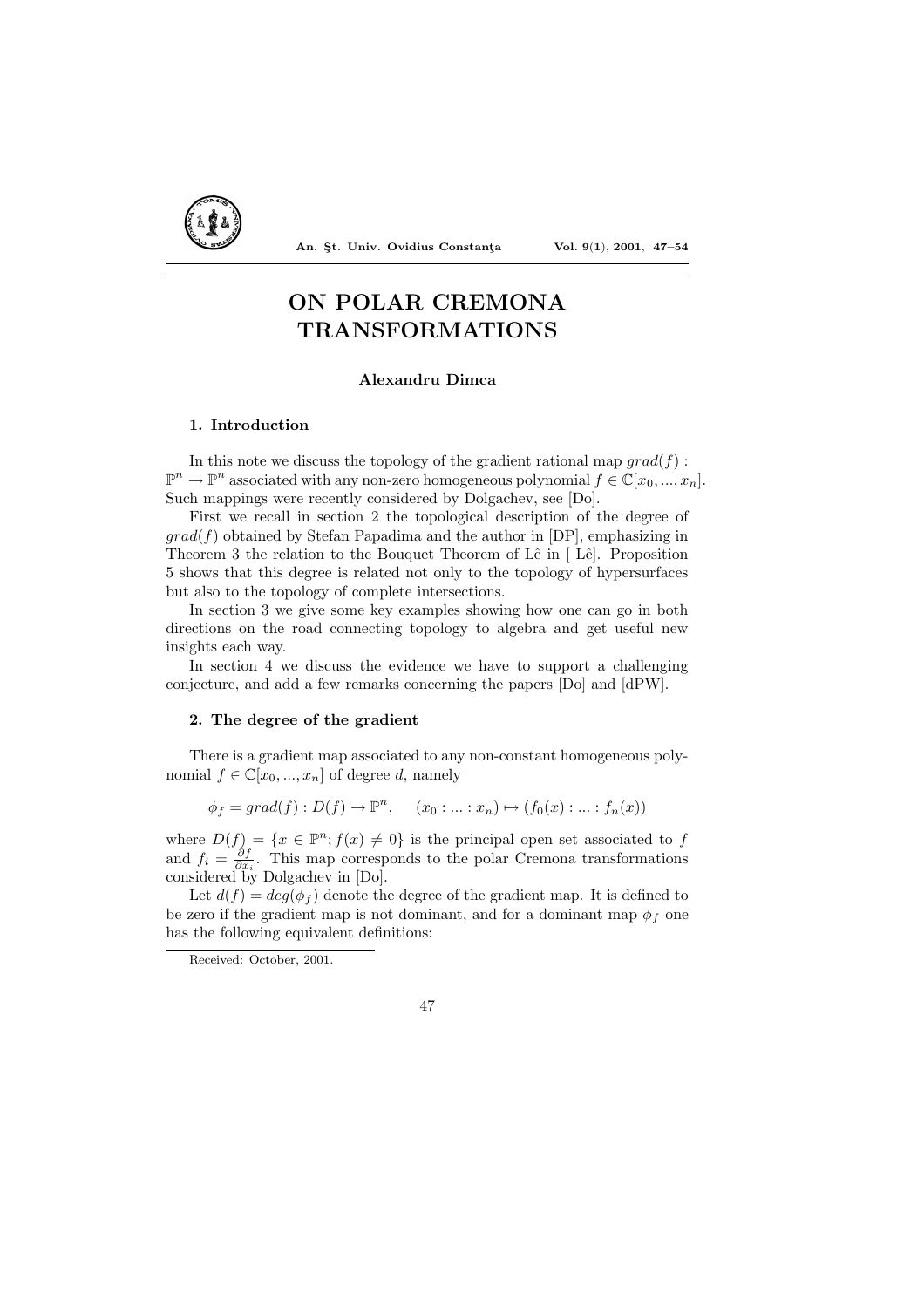(i) There is a Zariski open and dense subset U in  $\mathbb{P}^n$  such that for all  $u \in U$ the fiber  $\phi_f^{-1}(u)$  has exactly  $d(f)$  points;

(ii) the rational fraction field extension  $\phi_f^*: K(\mathbb{P}^n) \to K(D(f))$  has degree  $d(f)$ , see Mumford [M], Proposition (3.17).

In particular, this implies that  $d(f) = 1$  if and only if the gradient map  $\phi_f$ induces a birational isomorphism of the projective space  $\mathbb{P}^n$ .

Note that in all the above we may replace the open set  $D(f)$  by the larger open set  $E(f) = \mathbb{P}^n \setminus \{x \in \mathbb{P}^n; f_0(x) = ... = f_n(x) = 0\}$  without changing the degree of the gradient map (to see this just use the description (i) given above for the degree). Note also that the gradient map is an affine morphism but not a finite morphism unless  $V = V(f)$  is a smooth projective hypersurface and we work with the open set  $E(f)$ . Indeed, a finite morphism is proper and hence  $E(f)$  has to be compact.

One of the main results in [DP] is the following topological description of the degree  $d(f)$  of the gradient map  $grad(f)$ .

**Theorem 1.** For any non-constant homogeneous polynomial  $f \in \mathbb{C}[x_0, ..., x_n]$ , the complement  $D(f)$  is homotopy equivalent to a CW complex obtained from  $D(f) \cap H$  by attaching  $d(f)$  cells of dimension n, where H is a generic hyperplane in  $\mathbb{P}^n$ . In particular, one has

$$
d(f) = (-1)^n \chi(D(f) \setminus H).
$$

Note that the meaning of 'generic' here is quite explicit: the hyperplane H

has to be transversal to a stratification of the projective hypersurface  $V$ . As remarked already in [DP] this Theorem gives a positive answer to Dolgachev's conjecture at the end of section 3 in [Do].

**Corollary 2.** The degree of the gradient map  $\text{grad}(f)$  depends only on the reduced polynomial  $f_{red}$  associated to  $f$ .

It is a challeging question to find an algebraic proof for this result.

Moreover, Theorem 1. can be restated in the following way, which shows that for any projective hypersurface  $V$ , if we choose the hyperplane at infinity H in a generic way, then the topology of the affine part  $X = V \setminus H$  is very simple.

**Theorem 3.** For any non-constant homogeneous polynomial  $f \in \mathbb{C}[x_0, ..., x_n]$ , the affine part  $X(f) = V(f) \setminus H$  of the corresponding projective hypersurface  $V(f)$  with respect to a generic choice of the hyperplane at infinity H is homotopy equivalent to a bouquet of  $(n-1)$ -spheres. The number of spheres in this bouquet is the degree  $d(f)$ .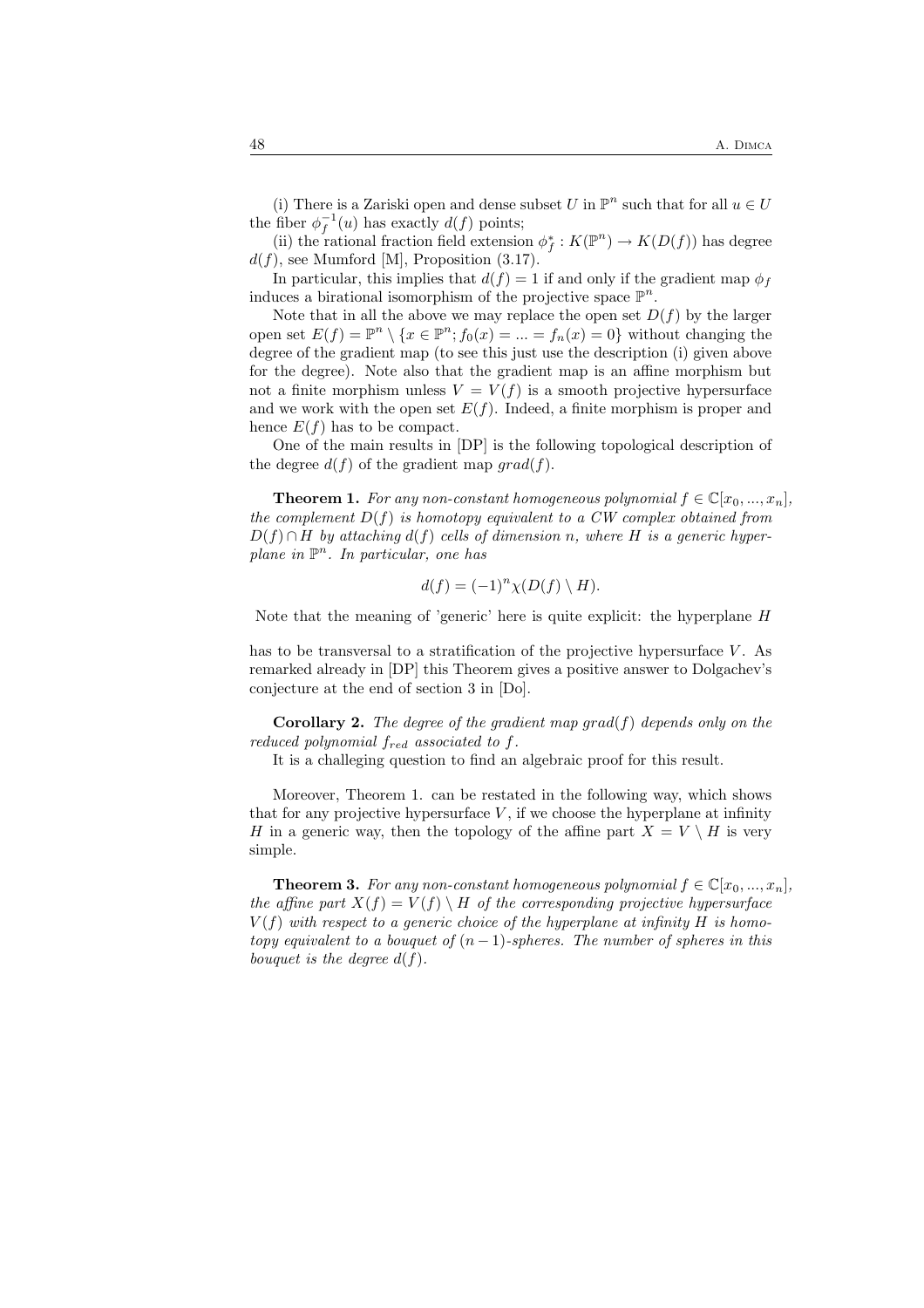Indeed, let  $\ell = 0$  be a linear equation for the hyperplane H. Then the affine part  $X(f)$  can be identified to the Milnor fiber of the germ  $\ell : (\{x \in$  $\mathbb{C}^{n+1}$ ;  $f(x) = 0$ , 0)  $\to (\mathbb{C}, 0)$  using the usual passage from local to global objects in the presence of homogeneity, see for instance [D].

The linear form  $\ell$  being generic, this germ has an isolated singularity at the origin in the stratified sense. The results in [Lê] imply that  $X(f)$  is homotopy equivalent to a bouquet of  $(n - 1)$ -spheres and our Theorem 1 shows that the number of spheres in this bouquet is precisely  $d(f)$ .

Remark 4. Using Thom's Second Isotopy Lemma, see for instance [D], it follows that for any projective variety  $V$  the topology of the affine part  $X = V \setminus H$  is independent of H for a generic hyperplan H. For this reason we will use the alternative simpler notation  $V_a$  for the generic affine piece X of the projective variety  $V$ . Exactly the same argument as in the proof of Theorem 3 shows that  $V_a$  is homotopy equivalent to a bouquet of k-spheres when V is a complete intersection of dimension  $k$ . In the next result we explain how the number of spheres in such a bouquet can be computed using degrees of gradient maps in the case of a codimension two complete intersection. The general case is similar and is therefore left to the interested reader. For related results see Damon [Da].

**Proposition 5.** Let  $V = V(f, g)$  be a codimension two complete intersection in  $\mathbb{P}^n$ . Then

$$
b_{n-2}(V_a) = d(fg) - d(f) - d(g).
$$

*Proof.* Note that  $V(f) \cap V(g) = V$  and  $V(f) \cup V(g) = V(fg)$  and use the general formula for the Euler numbers

$$
\chi(A \cap B) + \chi(A \cup B) = \chi(A) + \chi(B)
$$

in addition to Theorem 3.

#### 3. Some interesting examples

Our first example is a polynomial  $f$  for which we know in advance that  $d(f) = 1$  and use Theorem 3 to get information on the topology of the associated affine hypersurface  $V_a$ . Identify the space  $\mathbb{C}^{n^2}$  to the space of square matrices of size *n* over  $\mathbb C$  and let  $f: \mathbb C^{n^2} \to \mathbb C$  be the determinant function, regarded as a homogeneous polynomial of degree  $n$ . Then it is known that  $d(f) = 1$ , see [Do], Example 3. In fact the corresponding gradient map in this case can be written in terms of matrices as  $A \to A^{-1}$  and hence it is clearly a birational isomorphism!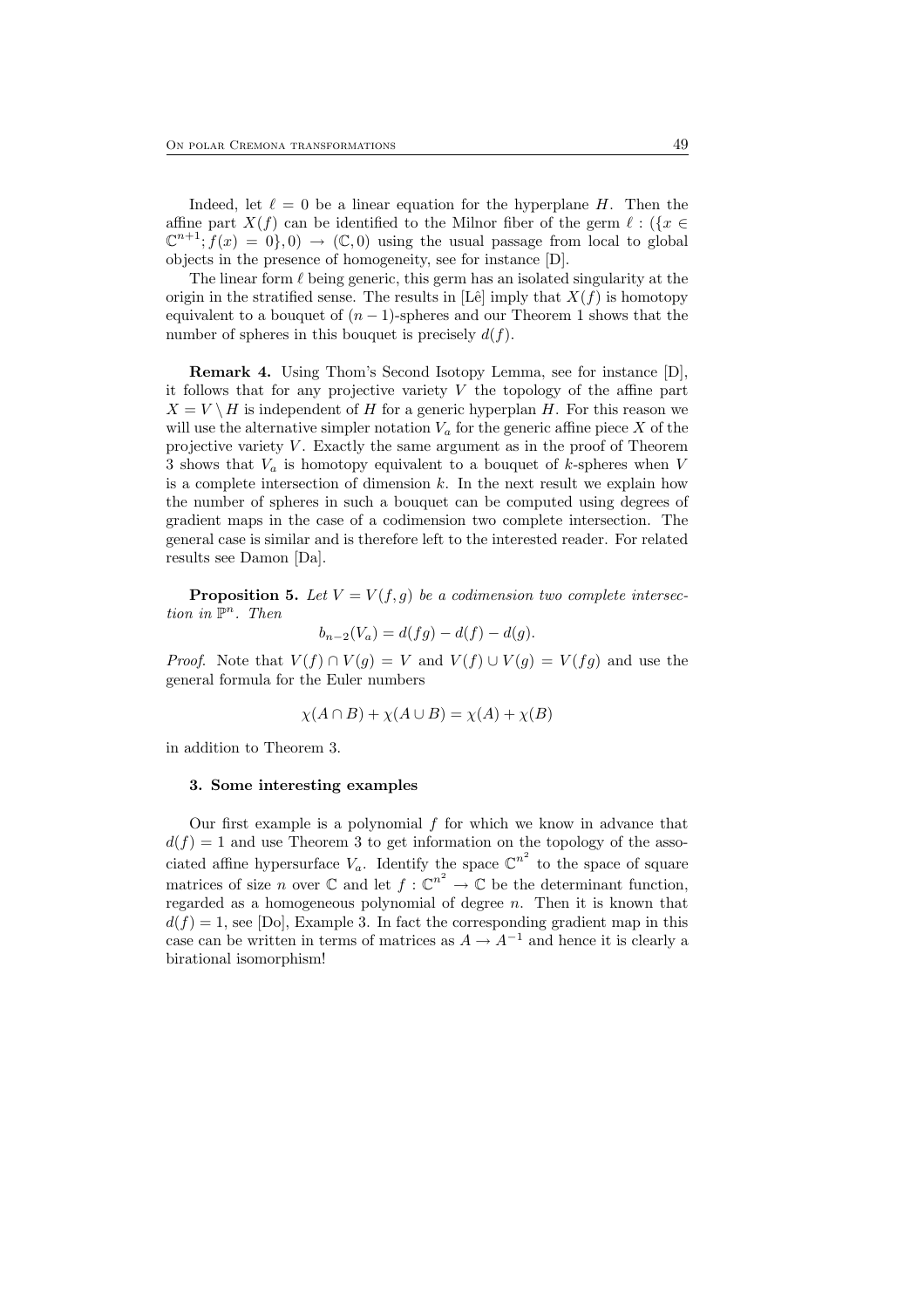The corresponding hypersurface  $V(f)$  in  $\mathbb{P}^{n^2}$  is very singular and has a rich topology due to the obvious fibration  $\overset{\circ}{\mathbb{C}}^* \to Gl(n,\mathbb{C}) \to D(f)$ . For instance, using the results in [DL] section 6. it follows that the weight polynomial of  $D(f)$  is given by

$$
W(D(f), t) = (1 - t4)(1 - t6) \cdot ... \cdot (1 - t2n).
$$

This shows in particular that the sum of the Betti numbers of  $D(f)$  (which is bounded below by the sum of the absolute values of the coefficients in the weight polynomial  $W(D(f),t)$  or of  $V(f)$  tends to infinity for n going to infinity.

Nonetheless the generic affine piece  $V_a$  is very simple, since Theorem 3. implies the following.

**Corollary 6.** The generic affine piece  $V(det)_{a}$  is homotopy equivalent to  $a (n^2 - 2)$ -sphere.

Our second example deals with plane curves, i.e. homogeneous polynomials in  $\mathbb{C}[x, y, z]$ . By Corollary 2 we can and do assume that the polynomial f is reduced. Let  $C = V(f)$  be the corresponding plane curve and let  $C =$  $C_1 \cup ... \cup C_m$  be the decomposition of the curve C into distinct irreducible components. The following result was obtained by Dolgachev using algebraic geometry methods in [Do].

Proposition 7. The following two conditions are equivalent.

(*i*)  $d(f) = 1$ ;

(ii) one of the following holds:

(a)  $m = 1$  and C is a smooth conic;

(b)  $m = 2$  and C is a smooth conic plus a tangent;

(c)  $m = 3$  and C is a union of three non-concurrent lines. Our

aim now is to give a topological proof for this beautiful result. Recall that an irreducible projective curve has the homotopy type of a smooth curve of genus g with a number k of attached circles  $S<sup>1</sup>$ . In case this curve is a plane curve of degree d, it follows that the corresponding affine piece  $C_a$  satisfies  $b_1(C_a) = 2g + k + d - 1$ . Indeed  $C_a$  is a bouquet of circles and is obtained from  $C$  by deleting  $d$  smooth points.

Let's see which are the minimal values for this Betti number  $b_1(C_a)$ .

(A)  $b_1(C_a) = 0$  iff  $g = k = d - 1 = 0$ , i.e. C is a line.

(B)  $b_1(C_a) = 1$  iff  $g = k = 0$  and  $d = 2$ , i.e. C is a smooth conic.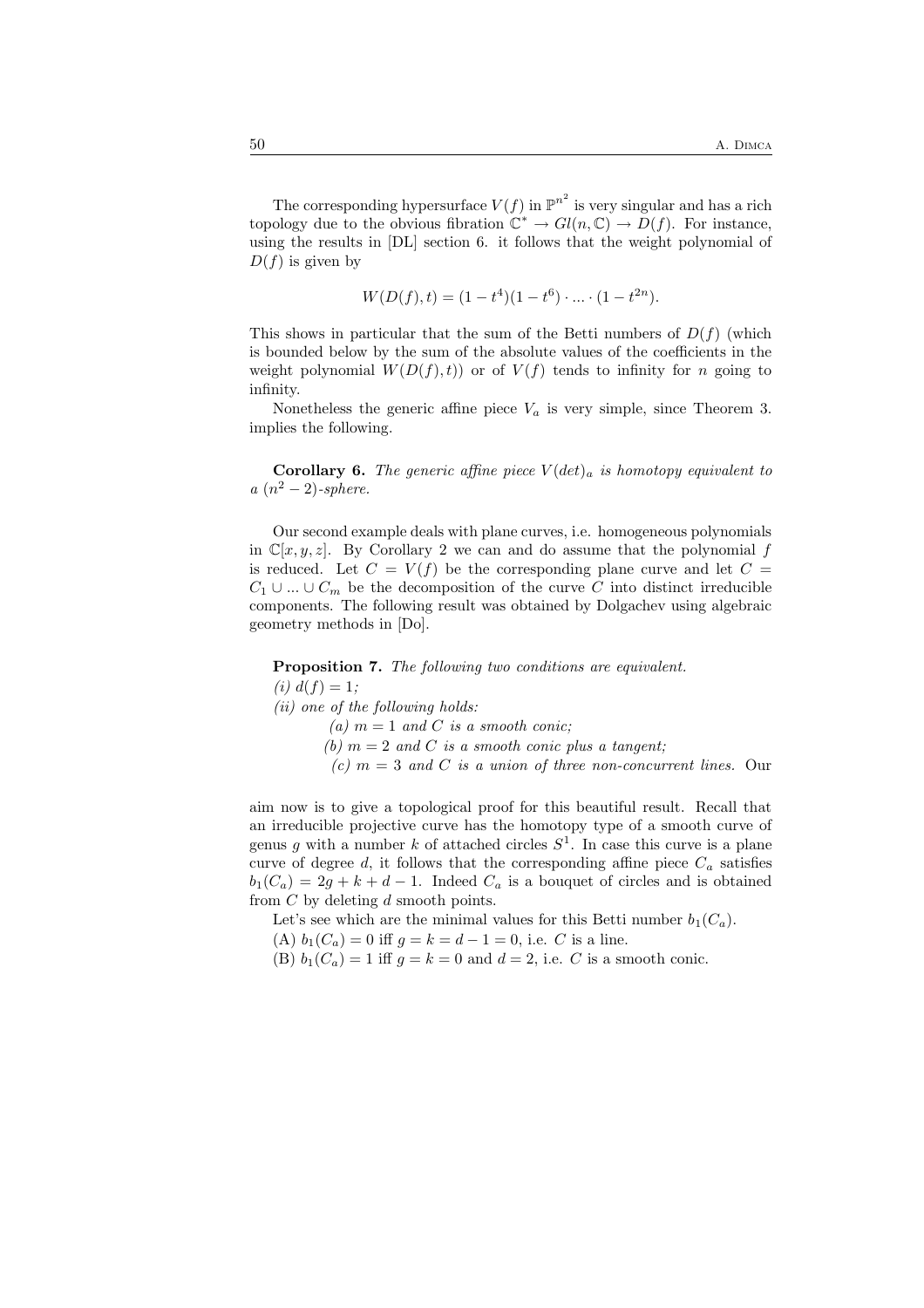Now back to the proof of Proposition 7. The case C irreducible, i.e.  $m = 1$ is clear by (B) above. Assume now that  $m = 2$ . Then the Mayer-Vietoris exact sequence in homology gives

$$
b_1(C_{1a} \cup C_{2a}) = b_1(C_{1a}) + b_1(C_{2a}) + b_0(C_{1a} \cap C_{2a}) - 1
$$

Using (A) and (B) we can find the minimal values for  $b_1(C_a)$ .

(C)  $b_1(C_a) = 0$  iff both components  $C_i$  for  $i = 1, 2$  are lines;

(D)  $b_1(C_a) = 1$  iff one component is a smooth conic and the other is a line tangent to the conic.

This completes the proof in the case  $m = 2$ . A similar discussion shows that for  $m = 3$  there is just one possibility (the triangle) giving  $b_1(C_a) = 1$ , while for  $m > 3$  there are no such configurations.

#### 4. Hypersurfaces with isolated singularities

The aim of this section is to give support for the following.

**Conjecture 8.** Let  $f \in \mathbb{C}[x_0, ..., x_n]$  be a reduced homogeneous polynomial such that

(a)  $d = deg(f) > 2$  and  $n > 2$ ;

(b) the associated projective hypersurface  $V(f)$  has only isolated singularities.

Then  $d(f) \neq 1$ .

Theorem 9. This conjecture is true if all the singularities of the hypersurface  $V(f)$  are in addition weighted homogeneous.

Proof. Using Theorem 3. and known facts on the topology of special fibers in a deformation of an isolated hypersurface singularity we have

$$
d(f) = (d-1)^n - \mu(V(f))
$$

where  $\mu(V(f))$  is the sum of the Milnor numbers of all the singularities of  $V(f)$ , see [D], p. 161 for details.

When all these singularities are weighted homogeneous, then

$$
\mu(V(f)) = \tau(V(f))
$$

where  $\tau(V(f))$  is the sum of the Tjurina numbers of all the singularities of  $V(f)$ . Note that the left hand side of the equality in Lemma 2. in [Do] is exactly  $\tau(V(f))$ , hence in our opinion that result is valid only when all the singularities of  $V(f)$  are in addition weighted homogeneous.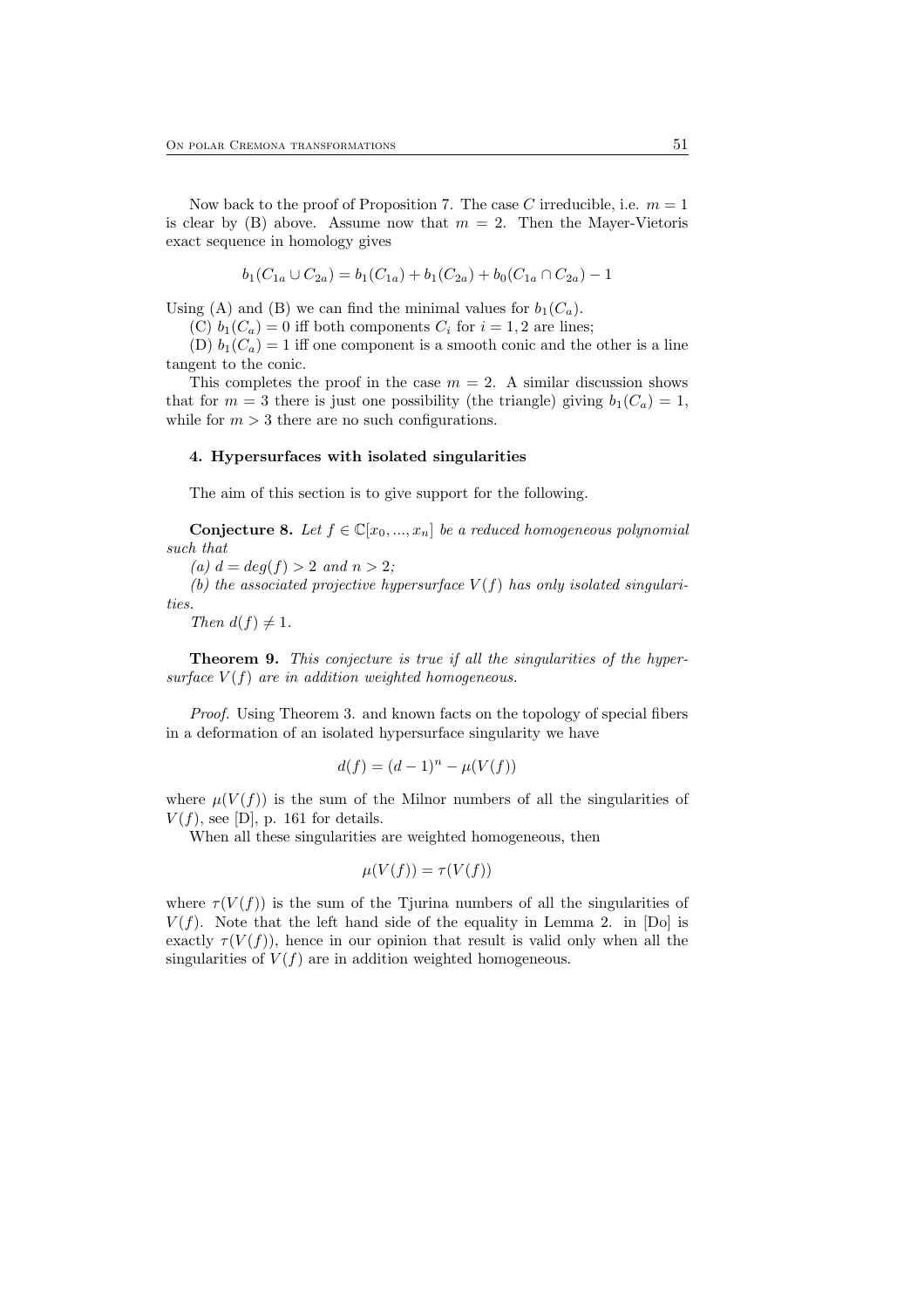The proof of Theorem 9. is based on recent results by du Plessis and Wall [dPW], some of them to be recalled below.

Case 1.  $V(f)$  is a cone, i.e. after a linear coordinate change the polynomial f is independent of  $x_0$ . In this case the gradient map  $\phi_f$  is not dominant, and hence  $d(f) = 0$ .

Case 2.  $V(f)$  is not a cone, i.e.  $f_0$  does not belong to the ideal  $(f_1, ..., f_n)$ . Assume moreover that the coordinates are chosen such that  $f_1, ..., f_n, x_0$  is a regular sequence in  $\mathbb{C}[x_0, ..., x_n]$ . Let  $\overline{r}$  be the minimal degree of a homogeneous polynomial g such that g is not divisible by  $x_0$  and  $gf_0 \in (f_1, ..., f_n, x_0)$ . It is obvious that  $0 \leq \overline{r} \leq d-1$ .

If  $\bar{r} > 0$ , then the Theorems (4.4) and (5.1) in [dPW] imply that

 $d(f) \geq \overline{r}(d-1-\overline{r})(d-1)^{n-2}.$ 

This gives the result for  $\bar{r} < d - 1$ . When  $\bar{r} = d - 1$ , we can apply the final remark at the end of section 4 in [dPW] and get the inequality

$$
d(f) \ge 2\binom{n+d-2}{n} \ge 2(n+1) \ge 8.
$$

To complete the proof we show now that for a generic choice of the hyperplane  $H: x_0 = 0$  one has  $\overline{r} > 0$  for any hypersurface  $V(f)$  with isolated singularities when  $n > 2$ .

Note that  $\bar{r} = 0$  if and only if there is a linear combination  $f_a = a_0 f_0 +$ ... +  $a_n f_n$  with  $a_j \in \mathbb{C}$ ,  $a_0 \neq 0$ , such that the hypersurface  $V(f_a)$  has the hyperplane  $H$  as an irreducible component.

Consider the linear system

$$
S = \{f_b = b_0 f_0 + \dots + b_n f_n; b \in \mathbb{P}^n\}
$$

and note that this linear system does not depend (up-to automorphisms of the projective spaces with coordinates  $x$  and  $b$ ) on the choice of the coordinates x. The base points of S are exactly the singular points  $V(f)_{sing}$  of our hypersurface, hence a generic member of the linear system  $S$  is smooth outside  $V(f)_{sina}$ .

It follows that the set

$$
S_0 = \{b \in \mathbb{P}^n; V(f_b) \text{ contains a hyperplane}\}
$$

is a closed proper subset of  $\mathbb{P}^n$ . In particular  $dim(S_0) < n$ . The algebraic subset

$$
T_0 = \{(b, H); b \in S_0 \text{ and } V(f_b) \text{ contains the hyperplane } H\}
$$